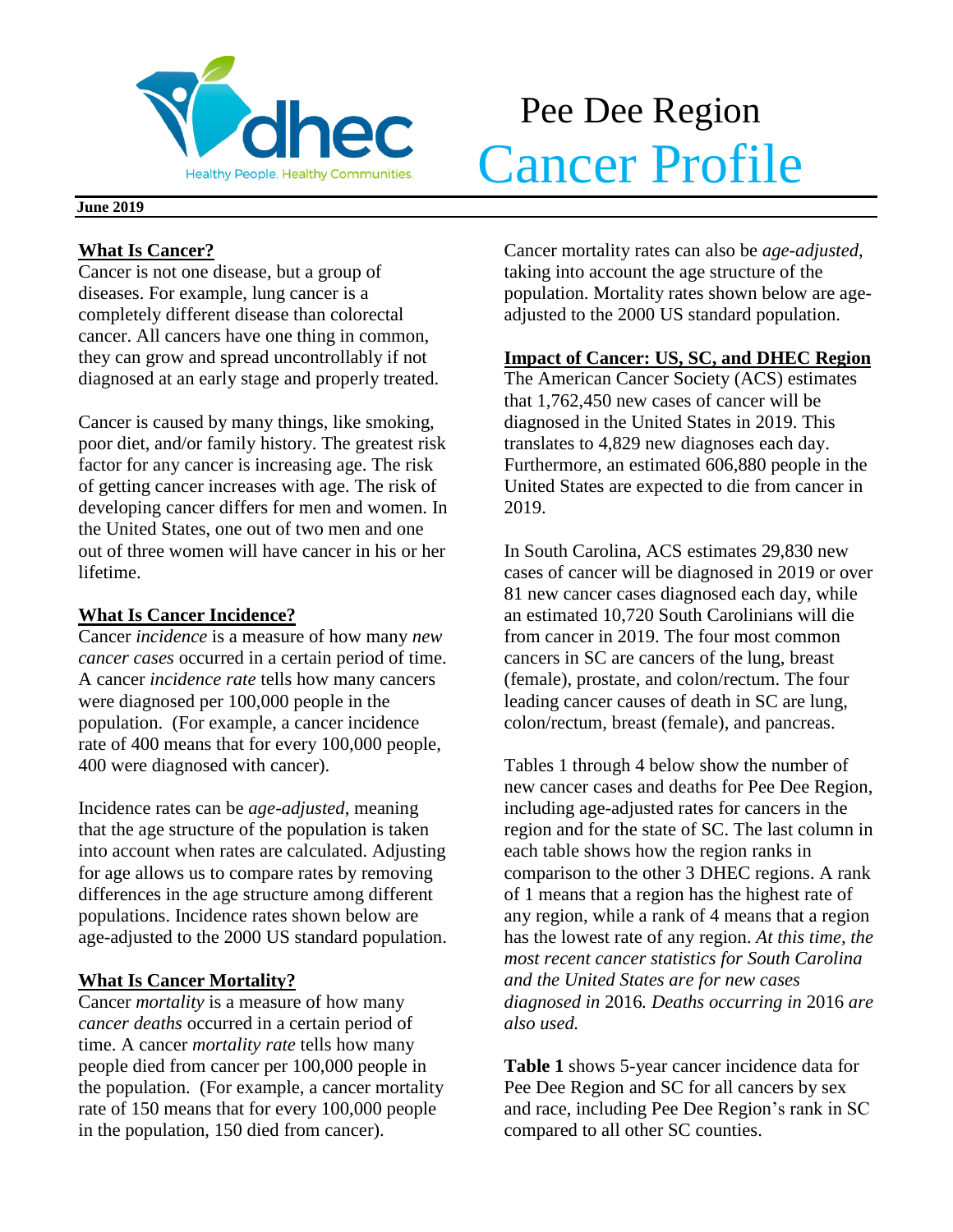Table 1. Cancer Incidence by Sex and Race, 2012-2016, Pee Dee Region and South Carolina\*

|        | <b>SC</b> | Pee Dee Region |           |                             |
|--------|-----------|----------------|-----------|-----------------------------|
|        | 5-year    | 5-year         | new       | <b>SC</b>                   |
|        | rate      | rate           | $cases^*$ | rank                        |
| all    | 457       | 464            | 5517      | 2                           |
| male   | 515       | 537            | 2943      | 1                           |
| female | 416       | 410            | 2574      | 4                           |
| white  | 459       | 466            | 3900      | 2                           |
| black  | 452       | 458            | 1555      | $\mathcal{D}_{\mathcal{L}}$ |

\***Counts are annual averages based on 5 years of data.** 5-year rates are per 100,000 age-adjusted to the 2000 US standard population. Statistics do not include *in situ* cancers, except for bladder. Source: SC Central Cancer Registry. ~ Statistic could not be calculated (small counts).

**Table 2** shows 5-year cancer mortality data for Pee Dee Region and SC for all cancers by sex and race, including Pee Dee Region's rank in SC compared to all other SC counties.

Table 2. Cancer Mortality by Sex and Race, 2012- 2016, Pee Dee Region and South Carolina\*

|        | SС             | Pee Dee Region |                  |                   |
|--------|----------------|----------------|------------------|-------------------|
|        | 5-year<br>rate | 5-year<br>rate | lives<br>$lost*$ | <b>SC</b><br>rank |
| all    | 171            | 182            | 2150             |                   |
| male   | 214            | 232            | 1197             | 1                 |
| female | 141            | 147            | 953              | 1                 |
| white  | 166            | 179            | 1512             |                   |
| black  | 193            | 192            | 627              | 3                 |

\***Counts are annual averages based on 5 years of data.** 5-year rates are per 100,000 age-adjusted to the 2000 US standard population. Sources: SC Central Cancer Registry and SC Vital Records. ~ Statistic could not be calculated (small counts).

**Table 3** shows 5-year cancer incidence data for Pee Dee Region and SC for selected cancers, including Pee Dee Region's rank in SC compared to all other SC counties.

| Table 3. Cancer Incidence for Selected Cancers, |  |
|-------------------------------------------------|--|
| 2012-2016, Pee Dee Region and South Carolina*   |  |

|                 | <b>SC</b> | Pee Dee Region |          |           |
|-----------------|-----------|----------------|----------|-----------|
| cancer          | 5-year    | 5-year         | new      | <b>SC</b> |
|                 | rate      | rate           | $cases*$ | rank      |
| breast          | 129       | 122            | 761      | 4         |
| (female)        |           |                |          |           |
| prostate        | 115       | 127            | 759      | 1         |
| (male)          |           |                |          |           |
| $l$ ung/        | 65        | 71             | 884      | 1         |
| bronchus        |           |                |          |           |
| $\text{colon}/$ |           |                |          |           |
| rectum          | 39        | 42             | 489      | 1         |
| pancreas        | 13        | 14             | 163      | 2         |

\***Counts are annual averages based on 5 years of data.** 5-year rates are per 100,000 age-adjusted to the 2000 US standard population. Statistics do not include *in situ* cancers, except for bladder. Source: SC Central Cancer Registry. ~ Statistic could not be calculated (small counts).

**Table 4** shows 5-year cancer mortality data for Pee Dee Region and SC for selected cancers, including Pee Dee Region's rank in SC compared to all other SC counties.

| Table 4. Cancer Mortality for Selected Cancers, |  |
|-------------------------------------------------|--|
| 2012-2016, Pee Dee Region and South Carolina*   |  |

|                 | SС     | Pee Dee Region |         |      |
|-----------------|--------|----------------|---------|------|
|                 | 5-year | 5-year         | lives   | SС   |
| cancer          | rate   | rate           | $lost*$ | rank |
| breast          |        |                |         |      |
| (female)        | 22     | 24             | 149     | 1    |
| prostate        |        |                |         |      |
| (male)          | 22     | 24             | 108     |      |
| $l$ ung/        |        |                |         |      |
| bronchus        | 47     | 52             | 630     | 1    |
| $\text{colon}/$ |        |                |         |      |
| rectum          | 15     | 16             | 190     |      |
| pancreas        |        | 12             | 139     |      |

\***Counts are annual averages based on 5 years of data.** 5-year rates are per 100,000 age-adjusted to the 2000 US standard population. Sources: SC Central Cancer Registry and SC Vital Records. ~ Statistic could not be calculated (small counts).

**Table 5** shows the percentage of cancers diagnosed in early and late stages of disease in **Pee Dee Region** and SC. Cancers diagnosed in late stages lessen the potential for successful treatment and raise the risk of premature loss of life.